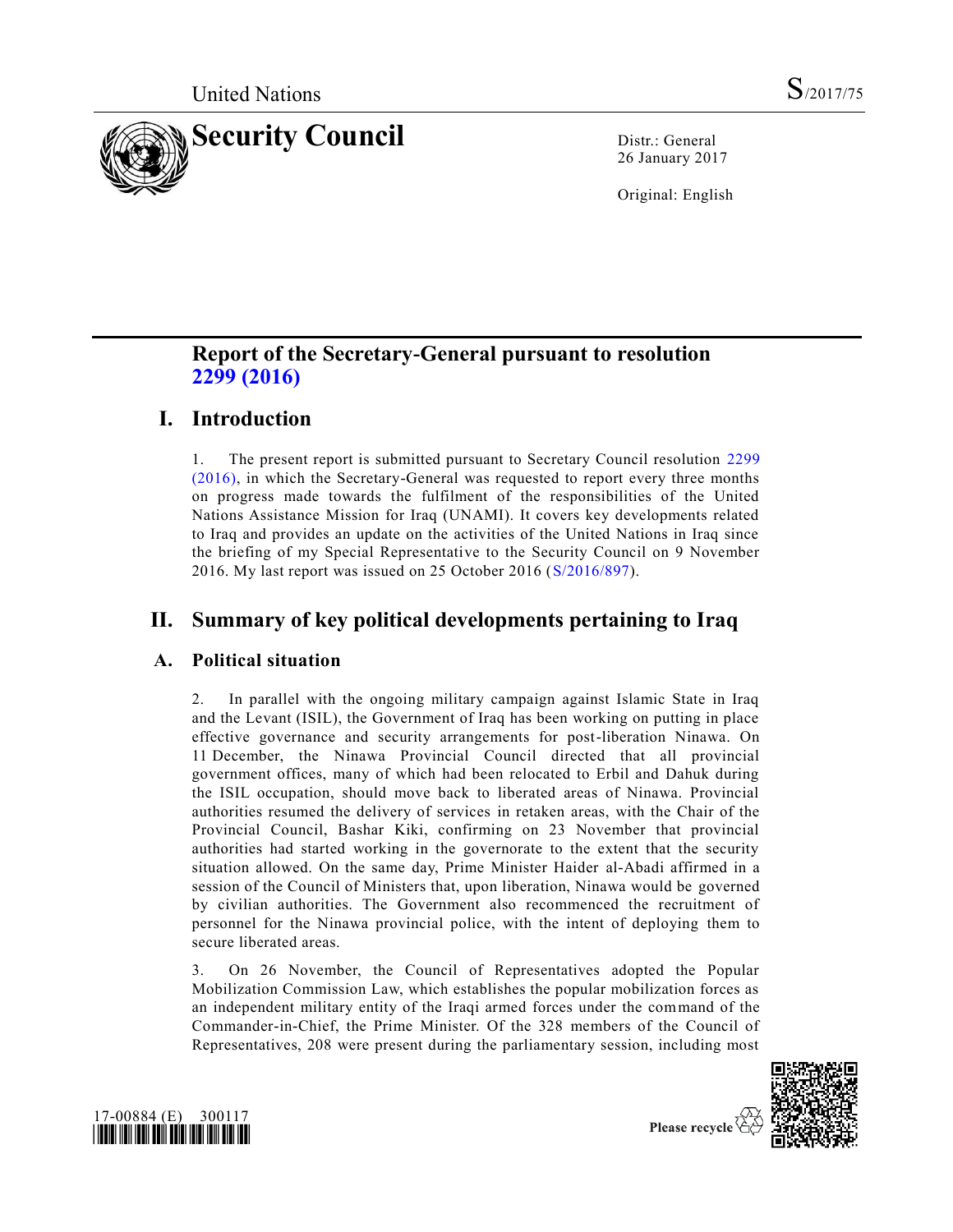of the members of the National Alliance and the Sadrist Movement and some members of the Kurdistan Alliance. The law was endorsed by all of those present. Some proponents of the law argued that it would guarantee livelihood and legal cover for the popular mobilization forces, while at the same time bringing them under the control of the Government. The majority of the Iraqi Forces Coalition boycotted the parliamentary session, arguing that after the defeat of ISIL there would be no need for maintaining military entities outside the ministries of defence and the interior. The Government is currently working out the modalities for implementing the law.

4. Discussions about national reconciliation in Iraq have been ongoing since the National Alliance, the Shi'a parliamentary bloc, adopted its National Settlement Initiative on 30 October. Political leaders from the Sunni component met on 26 November and 13 December to exchange views on national reconciliation. On 26 December, the Speaker of Parliament, Salim al-Jubouri, and a number of representatives from the Iraqi Forces Coalition met with a delegation from the National Alliance, including its Chair, Ammar al-Hakim, to discuss the post-ISIL phase, as well as national reconciliation. At a joint press conference after the meeting, the parties emphasized the importance of a unified Iraq and an inc lusive national reconciliation process.

5. On 7 December, the Council of Representatives approved the 2017 Federal Budget Law. Key disputed issues included allocations for the popular mobilization forces and the Kurdistan Regional Government, as well as demands from southern governorates. Under the budget, total expenditures are estimated at \$85 billion and total revenues at \$67 billion, leaving an \$18 billion deficit (or 21.6 per cent of the total budget). Planned oil exports are set at 3.75 million barrels per day, at a price of \$42 per barrel. This target is in line with the decision taken by the Organization of Petroleum Exporting Countries on 30 November, under which Iraq is committed to limiting its crude oil production level to 4.35 million barrels per day. On 5 December, the International Monetary Fund Executive Board completed its first review of the three-year stand-by arrangement for Iraq and disbursed a first amount of \$618 million, noting that the revised fiscal programme in 2016 and the 2017 budget were aligned with the stand-by arrangement.

6. The 2017 federal budget sets the total number of popular mobilization forces elements at 122,000 and provides a total budget of \$1.6 billion for the forces. According to the budget, the number of popular mobilization forces elements from governorates and areas affected by the armed conflict would be increased to ensure that each governorate is represented in a proportionate manner, while also maintaining a balance between the various communities within each governorate.

7. During the reporting period, lawmakers continued their deliberations on other important legislation, notably the draft components' rights law, formerly known as the minorities' rights law, and amendments to the General Amnesty Law of August 2016. Little progress was made in filling vacant ministerial positions in the ministries of defence, interior, finance, industry and trade. On 6 December, the Prime Minister announced that he would be putting forward nominations to the Council of Representatives for the vacant ministerial positions after it reconvened in January 2017. On 17 January, the Prime Minister appointed Abdul Razzaq al-Issa,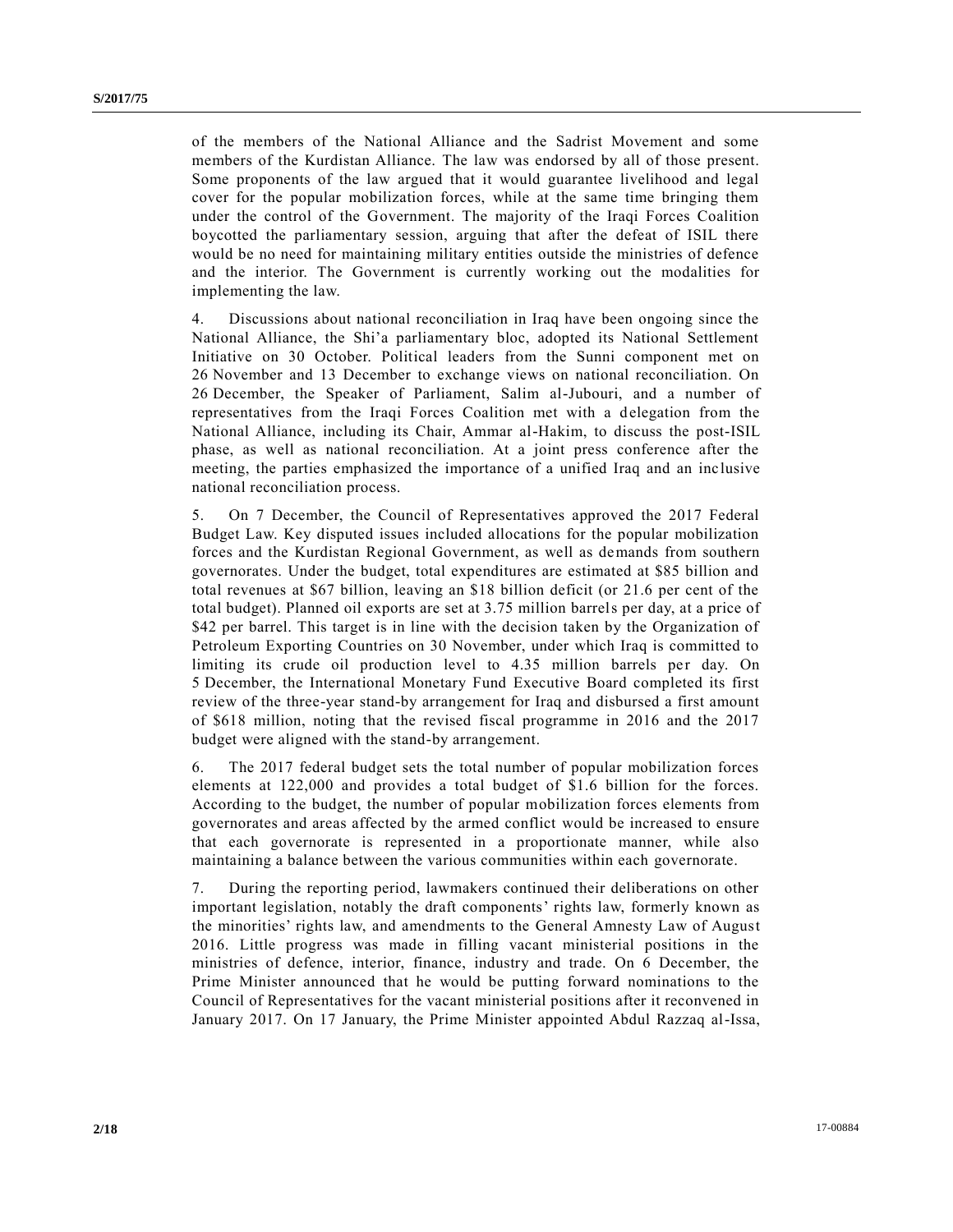who is currently the Minister for Higher Education and Scientific Research, as Acting Finance Minister.

8. On 10 November, the office of the three presidencies sent a letter to the Independent High Electoral Commission indicating that the President, the Prime Minister and the Speaker of Parliament had decided to postpone the Provincial Council elections, which were to be held in April 2017, to an undetermined date. In a letter to the Council of Representatives dated 24 November, the Commission indicated that it would be unable to conduct the Provincial Council elections in April 2017 as the Provincial Election Law had not yet been amended, internally displaced persons had not been duly registered and the necessary funds had not been allocated. The Commission further indicated that it could organize elections in the first half of September 2017, if adequate funding were provided without further delay. On 17 January, the Prime Minister confirmed to the Commission that the Provincial Council elections would take place on 16 September 2017.

9. The federal Government and the Kurdistan Regional Government have maintained close coordination and cooperation on the Mosul military operation, both through the Joint Coalition Coordination Centre in Erbil governorate and through regular and ad hoc high-level dialogue. The federal Government and the Kurdistan Regional Government resumed joint exportation of oil from Kirkuk governorate after reaching an agreement on 28 August to do so.

10. Concerning key outstanding issues between Baghdad and Erbil, the 2017 federal budget allocated a share of 17 per cent to the Kurdistan Regional Government, provided that it would export a total of 550,000 barrels per day of crude oil from the Kurdistan region of Iraq and Kirkuk governorate through the State Organization for the Marketing of Oil. This arrangement has been in place since 2015 but has not been implemented owing to disagreement over the modalities. The 2017 federal budget further stipulated that a census should be held in the Kurdistan region of Iraq in 2017 to determine the size of its population, which would constitute the basis for determining the size of its budget allocation. Furthermore, the 2017 federal budget stipulated that the Peshmerga would receive a percentage of the funds allocated to the Iraqi army, under a framework to be prepared in coordination between the General Command of the Iraqi Armed Forces and the Ministry of Peshmerga. On 8 December, the President of the Kurdistan region of Iraq, Masoud Barzani, stated that the article could be interpreted in multiple ways and criticized some political parties of the Kurdistan region of Iraq for having supported the budget.

11. Efforts to overcome political disagreements within the Kurdistan region of Iraq and to reactivate the Kurdistan Regional Parliament, which has been inactive since 12 October 2015, have continued. On 20 November, President Barzani called for consultations between political parties on a comprehensive proposal that included the reactivation of the Regional Parliament, appointment of a Speaker, formation of a new cabinet and appointment of an interim President. Political parties, including the Patriotic Union of Kurdistan and the Movement for Change (Gorran) responded positively to the proposal, and President Barzani's Kurdistan Democratic Party has since then engaged in bilateral consultations with the Patriotic Union of Kurdistan and other parties. The Kurdistan Regional Government announced on 5 December that it would have to implement additional austerity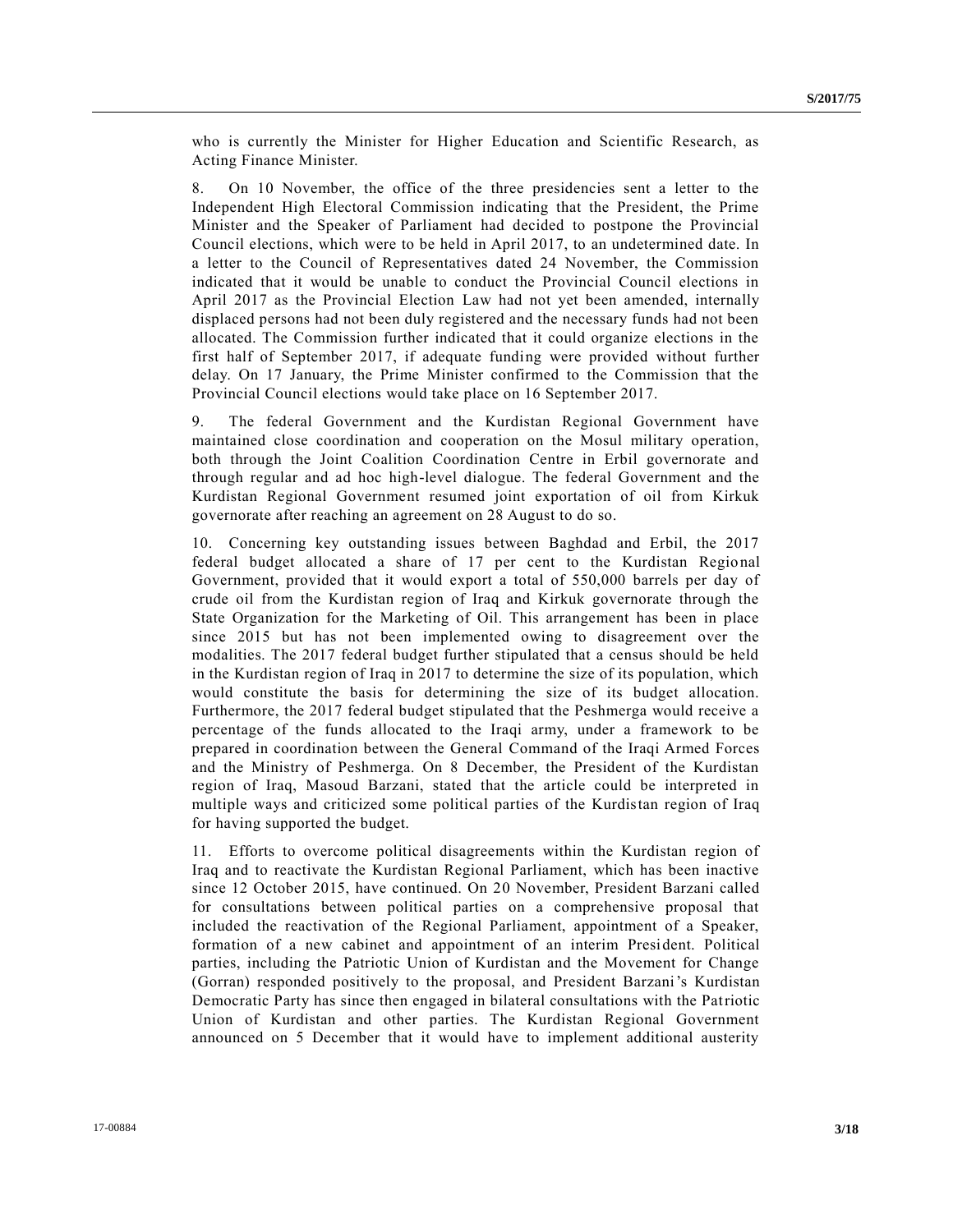measures in 2017 in order not to further increase the budget deficit. Meanwhile, teachers and other public sector employees in Sulaymaniyah governorate continued their protests, which began in October, regarding the non-payment of their salaries.

#### **B. Security**

12. The Iraqi security forces, the Peshmerga, the popular mobilization forces and local fighters, with support from the international counter-ISIL coalition, have made steady progress in the fight against ISIL since military operations to liberate Mosul and Ninawa commenced on 17 October. The Iraqi security forces crossed the city limits of east Mosul on 1 November and have liberated and cleared a large number of neighbourhoods since then, despite fierce resistance from ISIL in the form of direct and indirect fire and asymmetric attacks. On 29 December, the Iraqi security forces announced the commencement of the second phase of their operations in Mosul, with air and artillery support from the international counter-ISIL coalition. Operations to liberate and clear terrain south of Mosul, including the east bank of Sharqat, continue.

13. The popular mobilization forces captured Tall Afar airfield on 16 November, and on 23 November conquered strategic positions near Tall Afar along the highway stretching between Mosul and Raqqah, Syrian Arab Republic, adjacent to the Peshmerga front. As a result, Mosul has been fully cut off from ISIL territory in western Iraq and the Syrian Arab Republic. On 24 November, the Government of Iraq and the Popular Mobilization Commission confirmed in statements that the town of Tall Afar would be liberated exclusively by the Iraqi security forces and local fighters. The popular mobilization forces also launched operations west of Tall Afar in order to extend their control over supply and escape routes towards the Syrian Arab Republic.

14. ISIL has maintained control of the Hawijah district in Kirkuk governorate and areas in western Anbar governorate, as well as a limited presence in Ninawa, Salah al-Din and Diyala governorates, in particular in rural areas. The organization continued to conduct asymmetric terrorist attacks against government facilities and security forces positions. It increasingly targeted civilians, especially in Baghdad, where by the end of the year attacks had become an almost daily occurrence. On 2 January, 41 civilians were killed and 71 injured in three bombings. A vehicleborne bomb that detonated on 17 November during a wedding celebration at the residence of a popular mobilization forces commander in Fallujah, Anbar governorate, reportedly killed 17 people and wounded another 35. On 24 November, a truck rigged with explosives detonated at a fuel station south of Hillah, Babil governorate, killing at least 56 civilians and wounding 21 others. Victims included dozens of local and foreign pilgrims returning from Arba'in commemorations in Karbala'.

#### **C. Regional and international developments**

15. Iraq continued to engage with countries in the region and the wider international community to secure political, military, humanitarian and financial support. It also engaged with neighbouring countries and relevant international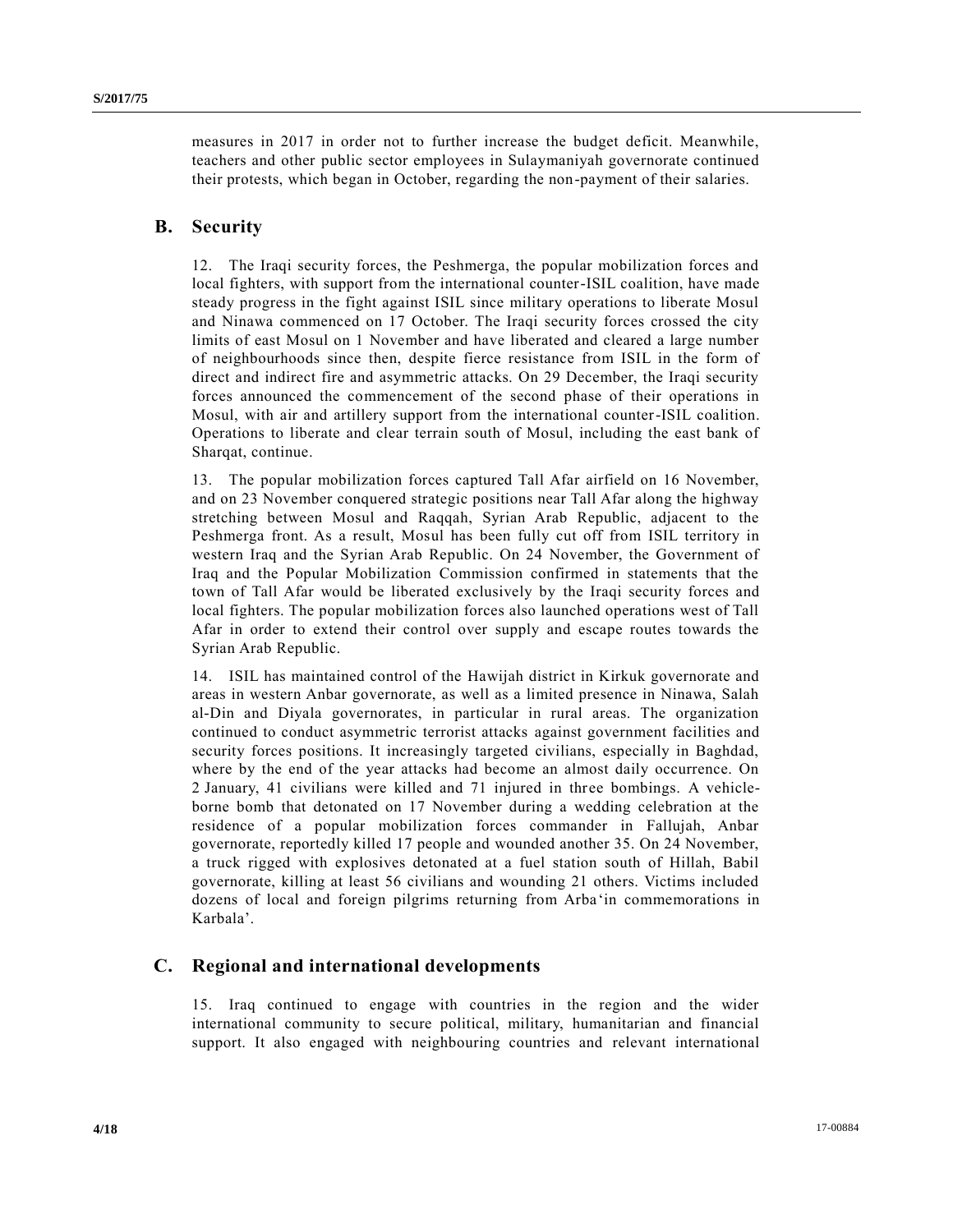organizations to discuss political and economic cooperation. Iraq handed over the presidency of the Parliamentary Union of the Organization of Islamic Cooperation to Mali on 1 January 2017.

16. Iraqi officials and political leaders undertook a number of senior-level regional visits with a view to expanding bilateral relationships, including in the area of trade, and garnering political and military support. The Speaker of Parliament visited Jordan between 15 and 17 November, where he met with King Abdullah II and several officials to discuss bilateral relations and regional stability. The Prime Minister of the Kurdistan region of Iraq, Nechirvan Barzani, visited Ankara on 23 November, where he discussed Turkey-Kurdistan region of Iraq relations and the Mosul operation with the President of Turkey, Recep Tayyip Erdoğan, and the Prime Minister of Turkey, Binali Yıldırım. The Chancellor of the Security Council of the Kurdistan region of Iraq, Masrour Barzani, visited Washington, D.C., between 5 and 9 December and met with the Vice-President of the United States of America, Joseph Biden, and several other officials to discuss the fight against ISIL. The Chair of the National Alliance, Ammar al-Hakim, visited Jordan on 7 December and Tehran between 11 and 17 December to participate in the International Conference on Islamic Unity. On both occasions, he discussed the National Settlement Initiative of the National Alliance, as well as regional developments and the fight against ISIL. On 19 December, a senior Iraqi political delegation, including Vice-President Osama al-Nujaifi, Deputy Prime Minister Saleh al-Mutlaq and the Speaker of Parliament, Salim al-Jubouri, met with King Abdullah in Amman. Vice-President Iyad Allawi met separately with King Abdullah on the same day. At both meetings, the importance of maintaining a unified Iraq was emphasized.

17. Several foreign officials visited Iraq during the reporting period. On 14 November, the Minister for Foreign Affairs of Iraq, Ibrahim al-Jaafari, received the Minister of Energy and Mineral Resources of Jordan, Ibrahim Saif, to discuss the construction of gas and oil pipelines from Iraq to the Jordanian port of Aqabah. Between 1 and 3 December, the Minister of State at the Department for International Development of the United Kingdom of Great Britain and Northern Ireland, Rory Stewart, visited Iraq and met with President Masum in Baghdad and the President and the Prime Minister of the Kurdistan region of Iraq in Erbil. The Secretary of Defence of the United States, Ashton Carter, visited Erbil on 4 December and both Baghdad and Erbil on 11 December to discuss the fight against ISIL and post-liberation security arrangements with the Prime Minister of Iraq and the President of the Kurdistan region of Iraq.

18. On 18 and 19 December, the Ministers for Foreign Affairs of Belgium, the Netherlands and Luxembourg visited Baghdad and met with the Prime Minister and their Iraqi counterpart, as well as with the Prime Minister of the Kurdistan region of Iraq in Erbil. The Minister of National Defence of Canada, Harjit Sajjan, met with the Prime Minister of Iraq in Baghdad and with the Prime Minister of the Kurdistan region of Iraq in Erbil on 20 and 21 December, respectively. On 2 January, the President of France, François Hollande, accompanied by the Minister of Defence, Jean-Yves Le Drian, visited Iraq, where he met with the President, the Prime Minister and the Speaker of Parliament of Iraq in Baghdad, as well as with the President of the Kurdistan region of Iraq in Erbil, to discuss the fight against ISIL and preparations for the post-liberation phase. On 8 January, the President of the International Committee of the Red Cross, Peter Maurer, visited Iraq and discussed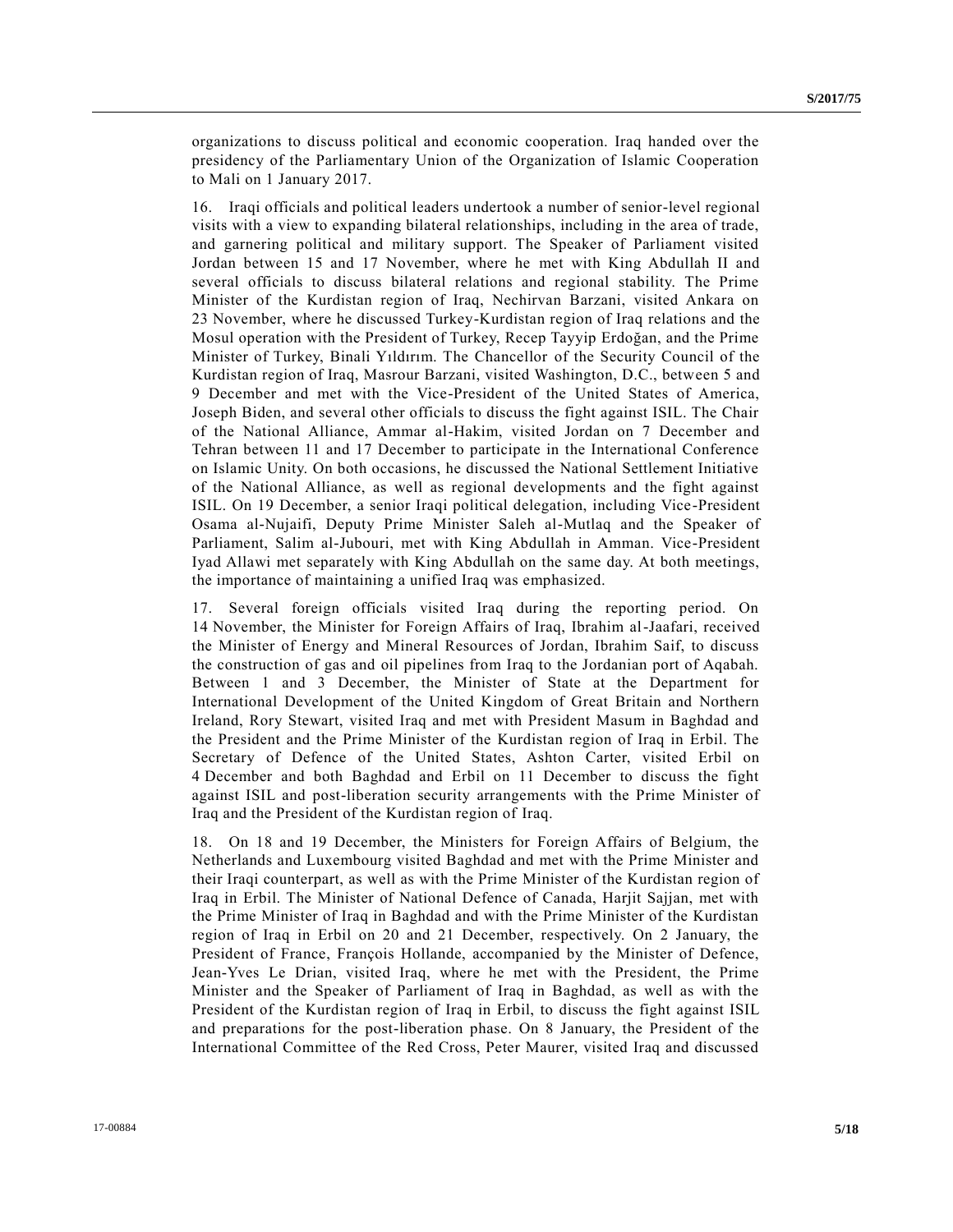the protection of civilians and prisoners during armed conflict with the Prime Minister of Iraq and with Grand Ayatollah Ali al-Sistani. Between 8 and 10 January, the Minister of Defence, Jeanine Hennis-Plasschaert, and the Minister for Foreign Trade and Development Cooperation, Liliane Ploumen, of the Netherlands visited Iraq to discuss progress in the fight against ISIL and the humanitarian situation. On 9 January, the Prime Minister of Jordan, Hani al-Mulki, and an accompanying delegation visited Baghdad, where they discussed a wide range of issues with the Prime Minister of Iraq, including trade and cooperation in the fight against terrorism.

19. Iraq and Turkey continued to address the presence of Turkish troops in northern Iraq as well as Turkish concerns over the presence of members of the Kurdish Workers Party (PKK) near Sinjar, Ninawa governorate, through an intensive bilateral dialogue that culminated in the visit of the Prime Minister of Turkey, Binali Yıldırım, and an accompanying ministerial delegation to Baghdad on 7 January and to Erbil on 8 January. The visit resulted in a nine-point joint statement. In the statement, Iraq and Turkey agreed to promote security and stability as well as to fight terrorism together, while respecting each other's sovereignty. Both sides acknowledged that Ba'shiqah camp was an Iraqi facility, and in this regard Turkey reaffirmed its commitment to the sovereignty and territorial integrity of Iraq. In addition, the two countries affirmed the importance of increased cooperation concerning trade, culture and tourism, as well as increased cooperation in managing the Tigris and Euphrates waters.

20. Turkish air strikes against PKK targets in the Kurdistan region of Iraq continued during the reporting period. On 27 and 29 November, Turkey targeted PKK positions in Dahuk and Erbil governorates. On 6 January, Turkey targeted PKK positions in Erbil governorate. No casualties were reported and the damage to properties and infrastructure remains unclear.

21. The sixth session of the Kuwait-Iraq Joint Ministerial Committee, aimed at further bolstering cooperation between the two countries, was held in Baghdad on 27 and 28 December. The First Deputy Prime Minister and Minister for Foreign Affairs of Kuwait, Sheikh Sabah Al-Khaled Al-Hamad Al-Sabah, and the Minister for Foreign Affairs of Iraq, Ibrahim al-Jaafari, signed three memorandums of understanding covering security, industry and transportation, as well as a programme of work on cultural cooperation. In the subsequent high-level meetings with the President, the Prime Minister and the Speaker of Parliament of Iraq, Sheikh Sabah Al-Khaled Al-Hamad Al-Sabah reiterated his country's full support for Iraq's fight against terrorism, commending the progress achieved by the Iraqi security forces.

22. Leading members and supporters of the international counter-ISIL coalition met on 10 November in Copenhagen and on 17 November in Berlin as part of their quarterly schedule to discuss political, stabilization and humanitarian issues and to reflect on the strategic direction of the coalition. My Deputy Special Representative for Development and Humanitarian Affairs joined both meetings and gave a presentation on progress in stabilizing newly liberated areas and on the humanitarian situation. Participants commended the Government of Iraq for its commitment to civilian protection during the Mosul liberation operation and praised the military gains of Iraq against ISIL.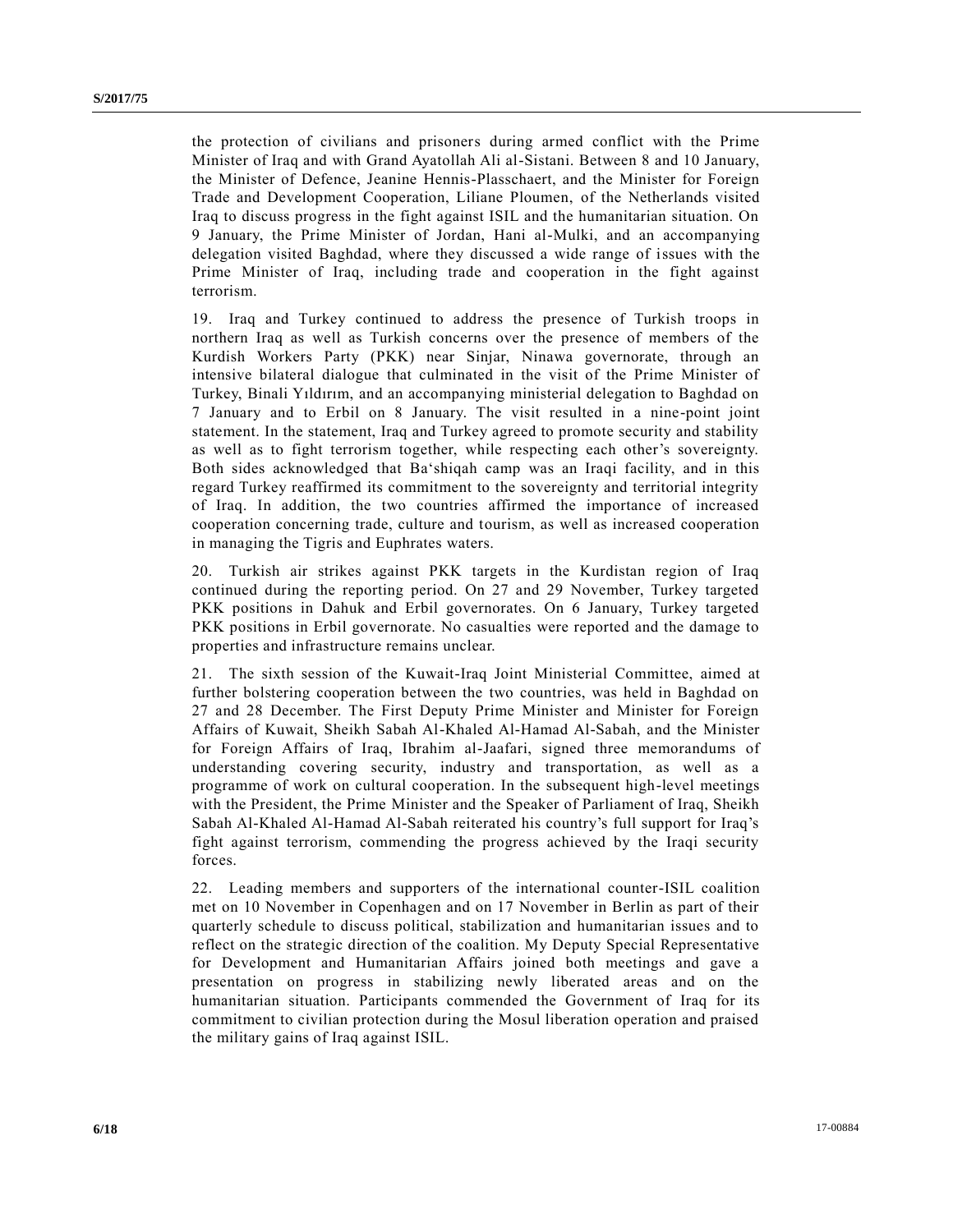## **III. Update on the activities of the Mission and the United Nations country team**

#### **A. Political activities**

23. My Special Representative continued his engagement with government officials, parliamentarians, representatives of political parties, civil society and religious and community leaders to promote inclusive political dialogue and national reconciliation. In all his meetings, he emphasized that reconciliation at the national and community levels would be needed in order to consolidate military progress against ISIL and to achieve sustainable peace. He called on political, community and tribal leaders to unify for a future in which all Iraqis could live together in equality, justice, peace and tolerance. He also highlighted the obligation to protect the rights of all Iraqi people in accordance with international law and to ensure justice for the victims of crimes and accountability for the perpetrators as an important part of rebuilding trust between communities.

24. My Special Representative continued his engagement with Iraqi parties, including with leaders from the Sunni component, on national reconciliation, notably on the National Settlement Initiative put forward by the National Alliance. He requested all parties to consider the Initiative, provide comments and develop a vision for national reconciliation. He also visited Jordan and Saudi Arabia and availed himself of opportunities provided by international security conferences in the United Arab Emirates and Bahrain to solicit regional views and support for renewed national reconciliation efforts in Iraq, among other issues. In addition, UNAMI engaged at the grass-roots level, through a series of roundtables on national reconciliation, to solicit the views of community leaders, academics, youth, women and intellectuals across the country. The first three of six roundtables were held during November and December in Erbil, Fallujah and Karbala'. Similar efforts, coordinated through the joint reconciliation task force, are being undertaken by the United Nations country team, especially the United Nations Development Programme (UNDP) and the United Nations Entity for Gender Equality and the Empowerment of Women (UN-Women), focusing on community and social reconciliation.

25. In preparation for the post-ISIL period, my Special Representative has engaged widely with stakeholders from Ninawa governorate on its political future, including with women, and representatives of religious and ethnic minorities and civil society. Many representatives highlighted the importance of reinforcing existing provincial structures and the need to ensure the safe, voluntary and dignified return of internally displaced persons to their homes as a necessary prerequisite for reconciliation. Interlocutors at all levels stressed the need to strengthen and, where necessary, establish mechanisms to promote transitional justice and truth-telling, address grievances and ensure compensation as well as the provision of psychosocial services.

26. In an ongoing effort to facilitate dialogue between the federal Government and the Kurdistan Regional Government, my Special Representative continued to meet regularly with representatives of both Governments and with relevant political leaders. He commended the unprecedented cooperation between Baghdad and Erbil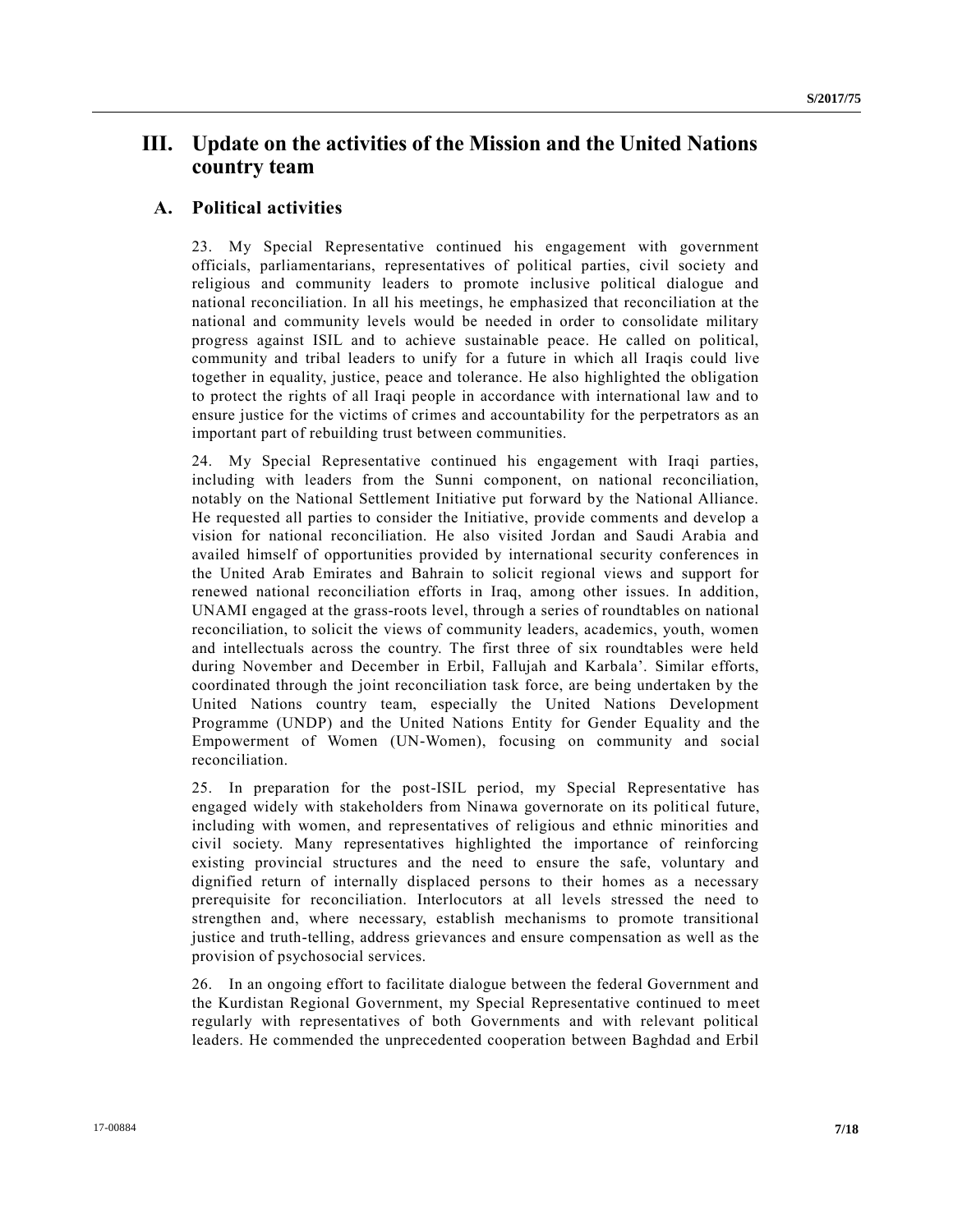in the fight against ISIL and urged both parties to extend such cooperation to cover all outstanding political, economic and administrative issues. He also committed to providing his good offices to facilitate a resolution of the political and constitutional crisis in the Kurdistan region of Iraq.

27. My Special Representative continued to discuss the presence of Turkish troops in northern Iraq and Turkish concerns over Tall Afar and Mosul with the Government of Iraq and Turkish interlocutors in Baghdad and during his trips abroad. He underscored the need to accelerate bilateral efforts to find a mutually acceptable solution that would fully respect the principles of sovereignty, territorial integrity and non-interference in the internal affairs of Iraq, while taking into account the security concerns of both countries.

28. As part of the outreach efforts undertaken by UNAMI, my Deputy Special Representative for Political Affairs and Electoral visited Basrah and Muthanna governorates between 8 and 10 January where he met with provincial officials and a number of tribal and civil society representatives. Discussions focused on the political, economic and security situation in the governorates as well as the issue of national reconciliation. The interlocutors requested the United Nations to strengthen its presence and expand its programmes in the governorates.

29. UNAMI continued its efforts to promote women's rights in Iraq in support of the implementation of Security Council resolution [1325 \(2000\).](http://undocs.org/S/RES/1325(2000)) UNAMI engaged with the Government on the joint communiqué on prevention of and response to conflict-related sexual violence in Iraq, which was signed on 23 September. On 27 November, my Deputy Special Representative for Political Affairs and Electoral Assistance participated in the Iraqi launch of the annual international 16 Days of Activism against Gender-based Violence Campaign. Speaking at the launch in Baghdad, my Deputy Special Representative emphasized that the protection of women and girls should be central to all peacebuilding and justice -seeking efforts in the post-ISIL period, and called for the full participation of women in reconciliation processes at the national and community levels. He also underscored the importance of continued efforts to change negative social norms, end harmful practices and promote respect for the rights of women and girls, including through engagement with religious and community leaders.

30. On 2 December, as part of the promotion of cohesion, peaceful coexistence and national reconciliation, UNAMI marked the International Day for Tolerance with an event attended by a wide range of stakeholders, including religious and cultural leaders, diplomats, civil society representatives and youth groups. In his speech, my Deputy Special Representative for Political Affairs and Electoral Assistance underlined that the healing of the wounds inflicted by ISIL and previous conflicts could only be achieved by celebrating diversity and promoting the values of tolerance, unity and compassion.

31. As co-chairs of the Task Force on Children and Armed Conflict, UNAMI and the United Nations Children's Fund (UNICEF) continued to encourage the Government to establish an interministerial committee on grave violations of the rights of children to facilitate a direct dialogue between the United Nations, government representatives and other parties to discuss and address violations, action plans and conclusions of the Security Council Working Group on children and armed conflict.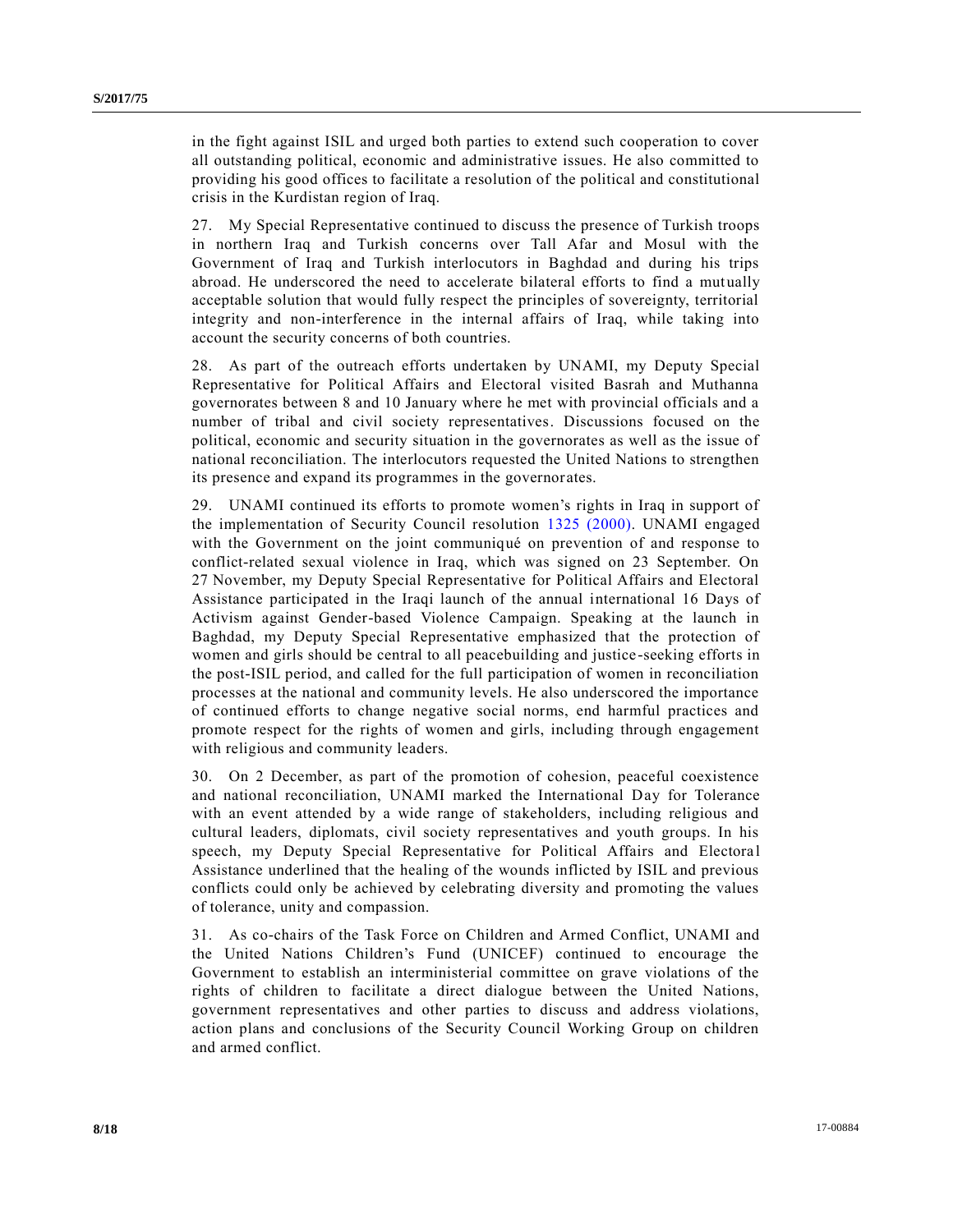#### **B. Electoral assistance**

32. Amid discussions over the timing of the forthcoming elections, the Independent High Electoral Commission continued to conduct technical preparations for the Provincial Council elections with support from UNAMI. The Commission decided to extend the closure of biometric voter registration until 28 February 2017 to enable more Iraqis to visit registration centres. As at 29 December, 212 political parties had submitted their applications for registration in accordance with the August 2015 Political Parties Law, and the biometric data of over 9,041,000 voters had been updated in the voter registry database. The special registration process for internally displaced voters continued, with over 241,000 registered as at the same date. The Commission also commenced biometric voter registration of the security forces in the Kurdistan region of Iraq.

33. Reform of the legal and institutional framework for elections remained on the parliamentary agenda. My Special Representative engaged on the matter with the Independent High Electoral Commission, the Legal Committee of the Council of Representatives and government and other political leaders. He urged that reform should take place soon to provide sufficient time for the Commission to prepare for the elections. He also stressed that an adequate budget needs to be provided to the Commission in a timely manner. UNAMI met on several occasions with the office of the three presidencies, which is formulating a draft amendment of the Council of Representatives Elections Law. While decisions on these matters remain the prerogative of Iraq, UNAMI continues to provide expert technical advice.

#### **C. Human rights developments and activities**

34. Armed conflict, terrorism and acts of violence continue to take a terrible toll in terms of loss of civilian lives and injuries. Between 10 November and 21 December, at least 710 civilian men, women and children were killed and at least 1,449 wounded, bringing the total number of civilian casualties in Iraq since the beginning of the armed conflict in January 2014 to at least 76,893 (26,646 killed and 50,274 wounded).

35. As more civilians are liberated from ISIL, the extent of the human rights violations committed is becoming evident. UNAMI has received innumerable reports of serious and systematic violations of international humanitarian law and gross abuses of human rights perpetrated by ISIL. The organization continued to use civilians and civilian infrastructure and private homes as shields. In contravention of international law, ISIL conducted organized terrorist activities directly targeting civilians, including shelling civilian locations and using snipers to kill civilians attempting to flee areas under its control.

36. ISIL carried out systematic forced transfers of civilians as it withdrew from areas in the face of the Iraqi security forces' advances during the Mosul operation. ISIL continued to forcibly move people from subdistricts around and inside Mosul. For example, on 9 November, ISIL reportedly forcibly moved 42 families from their homes in the Faysaliyah area of eastern Mosul to the western side of the city. On 25 November, ISIL reportedly ordered residents of the Tayaran and Jawsaq areas in southern Mosul to leave their homes within 24 hours. On 2 December, ISIL forcibly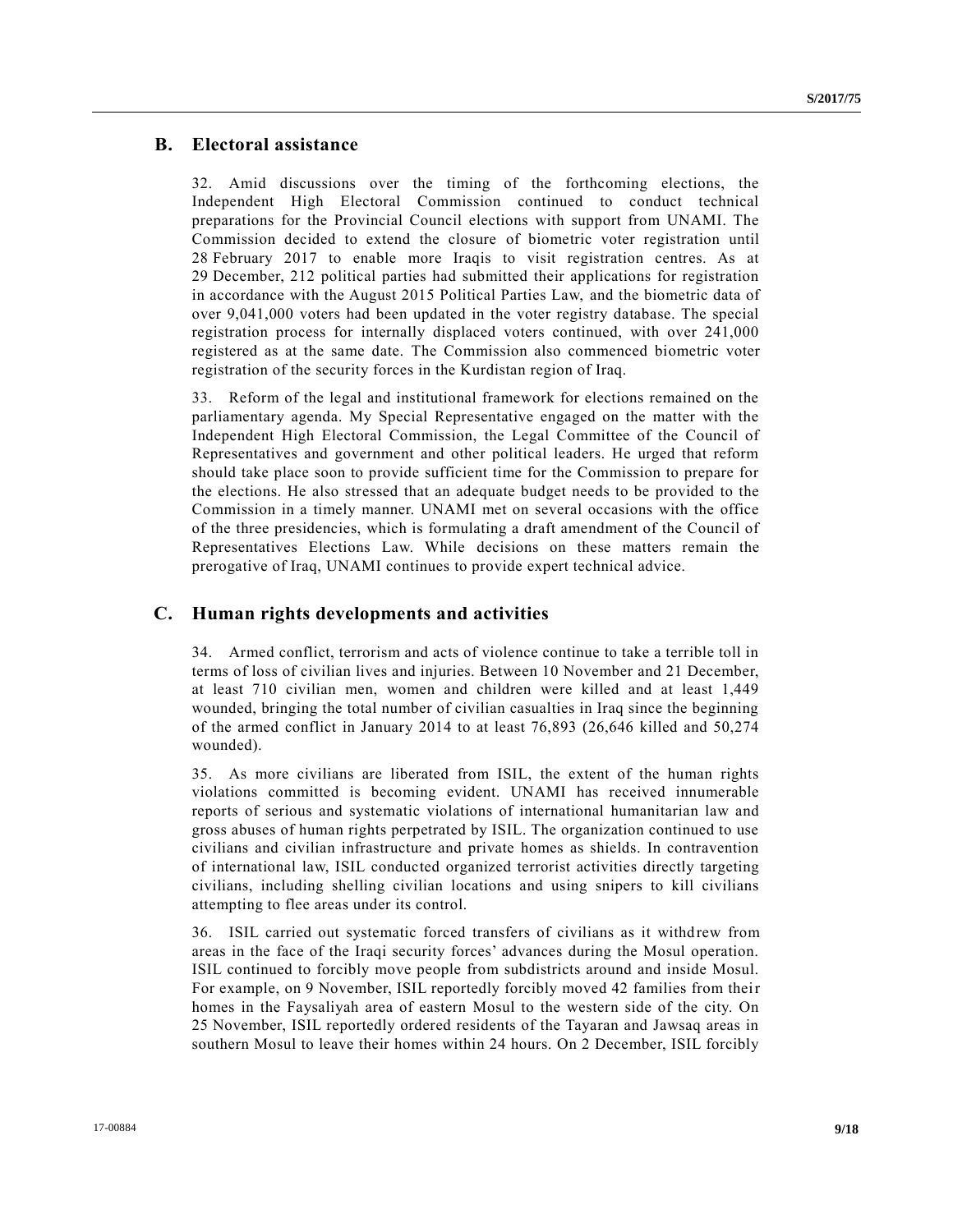displaced residents of the Barid area in eastern Mosul to the western part of the city. Witnesses informed UNAMI that many of these civilians were forced to accompany ISIL convoys transporting fighters and weapons, or were held in strategic locations where ISIL fighters were based.

37. The situation in Mosul is a serious concern. On 3 December, ISIL forcibly entered civilians' houses in the Kafa'at and Akha' neighbourhoods of eastern Mosul while ISIL fighters were deployed on the roofs of their houses to fire mortars on Iraqi security forces positions. The civilians were forced to stay in their houses. An unattributed mortar round reportedly hit a house in the Kafa'at neighbourhood, wounding two children. ISIL also threatened civilians with being used as human shields if they disobeyed its orders. For example on 12 and 13 November, ISIL reportedly ordered the residents of the Muharibin and Tahrir areas of eastern Mosul to leave their homes and move to downtown Mosul. ISIL told residents that non-compliance would result in the use of female family members as human shields.

38. ISIL carried out mass abductions of civilians, including former members of the Iraqi security forces and their families, persons whose family members had joined pro-government forces and others that it suspected of not supporting its ideology. For example, on 16 November, ISIL reportedly abducted 16 civilians in the Qadisiyah al-Ula area of eastern Mosul. The abductees were allegedly accused of cooperating with the Iraqi security forces. On 27 November, ISIL abducted 23 shopkeepers in the Bursa area of Mosul for allegedly raising food prices.

39. Scores of civilians have been killed by ISIL. In the evening of 9 November, ISIL shot and killed 20 civilians at the Ghabat military base. It then hung the victims' bodies at different intersections in the city, attaching placards to their chests stating, among other things, that the victims had used mobile phones to contact the Iraqi security forces. On 11 November, ISIL reportedly killed 12 civilians in the Bakr area of eastern Mosul for refusing to allow ISIL to install and launch rockets from the rooftops of their houses. On 25 November, ISIL killed 27 civilians in Muhandisin Park in northern Mosul for allegedly cooperating with the Iraqi security forces. On 29 November, ISIL reportedly shot and killed 13 civilians in the centre of Tall Afar for allegedly cooperating with government forces. ISIL reportedly paraded the victims around the city, threatening residents that such would be the fate of those cooperating with the Iraqi security forces.

40. ISIL has continued to recruit and use children. UNAMI has received reports from families in Mosul that ISIL has demanded that they surrender male children aged 10 years and above to fight for the group. ISIL also has reportedly been using children to carry out killings. On 9 November, the ISIL "Wilayat al-Jazeera media office" posted a disturbing video on social media showing four children, estimated to be between 10 to 12 years of age, shooting and killing four civilians for allegedly spying for the Iraqi security forces and the Peshmerga.

41. According to community sources, there may be 1,882 Yazidi women and children who remain in ISIL enslavement. ISIL allegedly brought an unspecified number of Yazidi women to Tall Afar in November, placed them in a school and sold some of them to its fighters. UNAMI continues to receive reports that Yazidi women and children are being relocated to various locations within Iraq and to Raqqah, Syrian Arab Republic.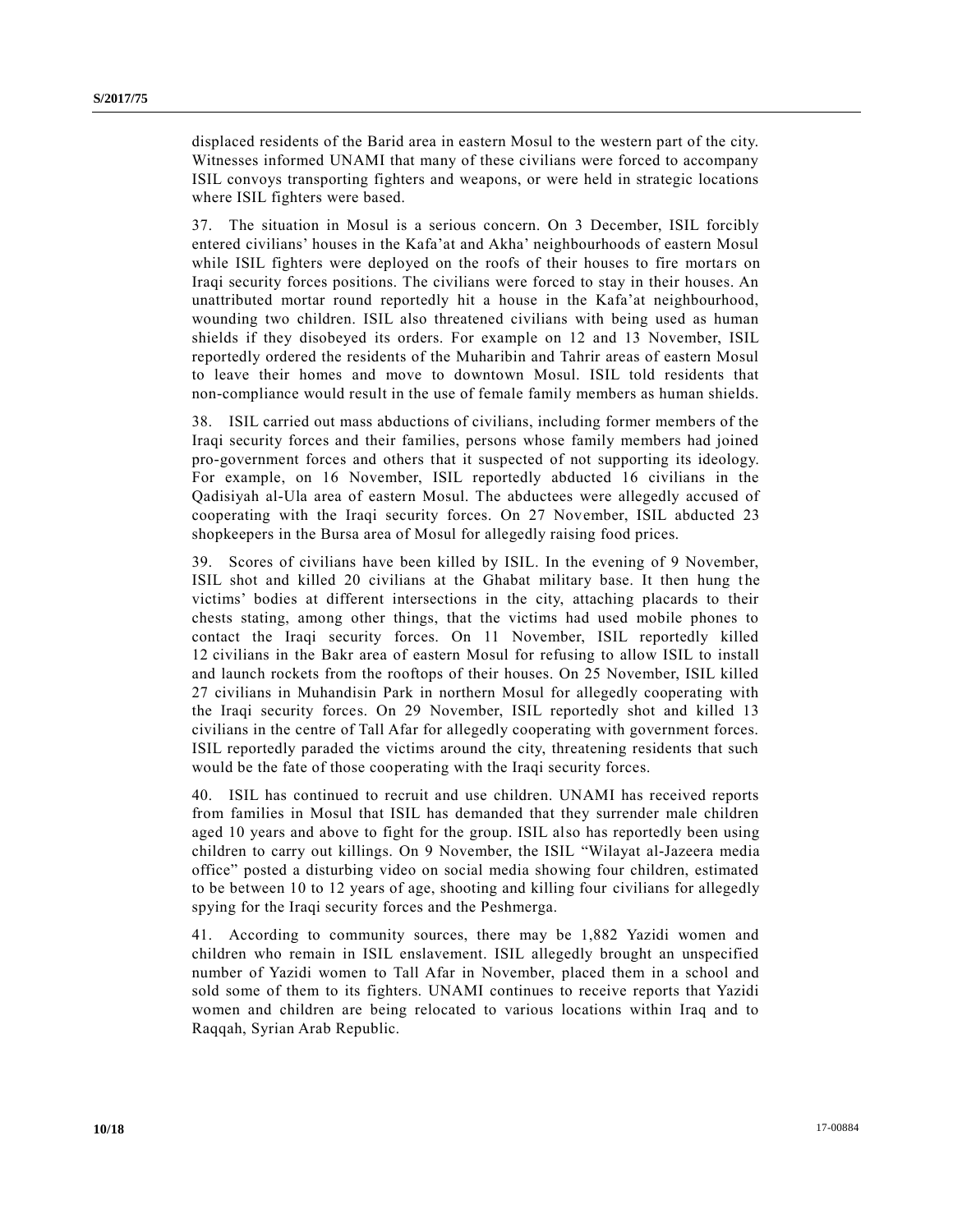42. As more territory is retaken from ISIL, mass graves continue to be uncovered. On 10 November, the Iraqi Federal Police discovered a mass grave on the grounds of the Agriculture College building in Hammam al-Alil subdistrict, Ninawa governorate, that was estimated to include at least 400 corpses, some of which belonged to women and children.

43. UNAMI also received a small number of reports of violations committed by government and pro-government forces, and has referred these cases to the Government of Iraq for investigation. UNAMI has reiterated that the Government must do its utmost to prevent such incidents from occurring and to investigate and hold accountable the perpetrators of such acts. UNAMI has also received reports of civilians being killed and injured as a result of government operations and air strikes carried out by the Iraqi and international counter-ISIL coalition air forces. For example, on 7 December, air strikes hit ISIL-held Qa'im, western Anbar, killing and wounding dozens of civilians. However, owing to the lack of direct access and the lack of reliable first-hand sources, UNAMI has not been able to determine the scale of such casualties.

44. Following the establishment on 6 June 2016 of a committee to investigate any violations and crimes committed against civilians in the course of the military operation in Fallujah, particularly the alleged disappearance of 643 men and teenage boys from Saqlawiyah in Anbar governorate, UNAMI continued to urge the Government to make public any findings by the committee, the steps taken to determine the whereabouts and conditions of any missing individuals and the measures implemented to hold the perpetrators to account. Despite requests by UNAMI, the Government has not yet released any information on the status of the committee or its findings.

45. The Task Force on Children and Armed Conflict, co-chaired by UNAMI and UNICEF, received reports of 52 incidents of violence against children, affecting 803 children, between 10 November and 27 December. The majority of those incidents were reported to have taken place in the course of military operations in Ninawa, Salah al-Din and Kirkuk governorates. Of those incidents, 36, affecting 62 children, could be verified at the time of preparation of the present report. Killing and maiming continued to be the most reported violations, with 24 children confirmed killed and 38 maimed. Reports of another 9 children killed and 28 maimed remain under verification. The Task Force also received information concerning two incidents of attacks on schools and three on hospitals during the reporting period, while four incidents of military use of schools and one of military use of hospitals were reported. Four cases of recruitment and use of children were reported, none of which could be verified.

46. UNAMI continues to undertake vigorous advocacy with the Government of Iraq to ensure that the protection of civilians from the effects of armed conflict is at the forefront of the planning of military operations. On a number of occasions, the Prime Minister of Iraq publicly reiterated his Government's commitment to the protection of civilians and to ensuring justice and accountability for any human rights violations and abuses committed in relation to the conflict.

47. In this context, the Government of Iraq has announced that security screening of civilians fleeing ISIL areas would be conducted only by lawfully authorized authorities in clearly identified locations and would be conducted in a transparent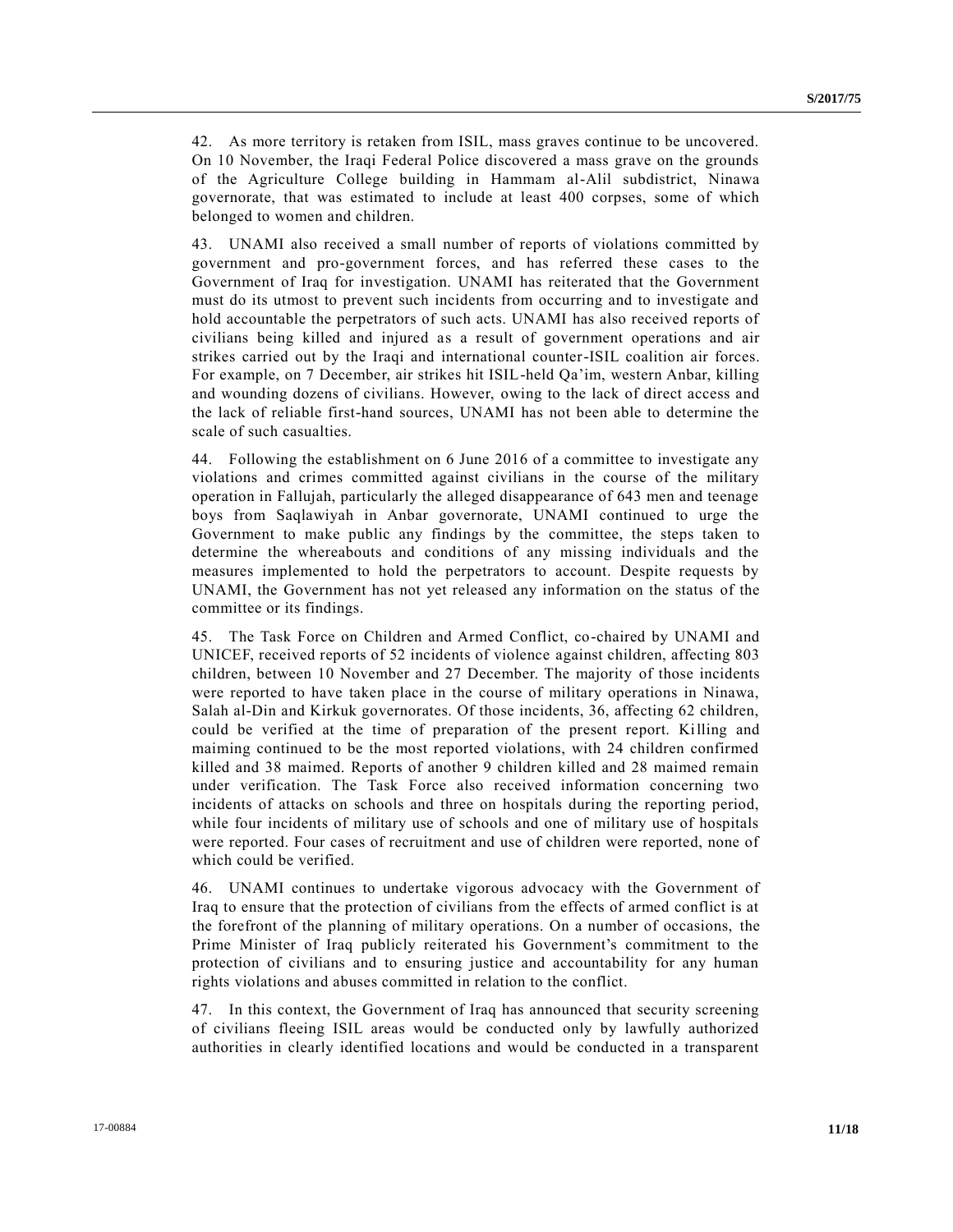manner. The United Nations continues to monitor the screening process by visiting screening sites to observe the process, engaging with officials to raise any concerns noted during such visits and meeting with Iraqis who have been subject to vetting to learn of their experiences.

48. The Iraqi authorities reportedly continued to carry out death sentences. On 24 November, eight prisoners convicted of terrorism-related crimes were reportedly executed in the Nasiriyah prison in Dhi Qar governorate. The executions were not confirmed publicly by the Iraqi authorities, raising concerns about transparency in the administration of justice in conformity with international standards. The United Nations has repeatedly called on the Government of Iraq to impose a moratorium on all death sentences and executions.

49. On 26 December, Iraqi journalist Afrah Shawqi was abducted from her home by unidentified gunmen. The following day, the Prime Minister called for an investigation of the incident and for prosecution of the perpetrators. Ms. Shawqi was released on 3 January.

#### **D. Humanitarian assistance, stabilization and development**

50. Since the beginning of the Mosul military operation on 17 October, more than 115,000 people, nearly half of them children under 18 years of age, had fled the fighting as at 27 December, with the overwhelming majority seeking safety in more than 20 emergency sites and camps run by the Government of Iraq, the United Nations and partners. It has been estimated that close to 1.2 million civilians remain in the city. They are at extreme risk, especially the 400,000 to 500,000 people in the densely populated sections of Mosul, where some of the most difficult and intense fighting is still likely to occur. Children are particularly vulner able to injury, death and denial of access to basic rights, including health care and education.

51. The number of civilian trauma casualties is rising rapidly. On average, 700 people per week were referred to Erbil hospitals owing to injuries and nearly 4 0 per cent of them were civilians. The nature of the injuries, which included young children and women shot in the face, chest and neck, suggested a clear pattern of direct targeting. While all government forces involved in the Mosul military operation continued to prioritize protection of civilians, ISIL deliberately targeted civilians and used them as human shields. With fighting intensifying, humanitarian partners are preparing for the possibility of a prolonged siege, an increase in mass casualties, hunger and widespread deprivation.

52. Conflict and insecurity continued to displace people in other parts of Iraq, including Kirkuk governorate. Between 9 November and 27 December, almost 17,000 people, half of them children, fled the Hawijah district. Forc ed evictions significantly decreased during the reporting period; however, identification documents continued to be confiscated, restricting people's freedom of movement and access to services.

53. Despite difficult operating conditions, the United Nations and partners continued to work around the clock to support the federal Government and the Kurdistan Regional Government to respond to the humanitarian crisis. Humanitarian agencies provided assistance to more than 2 million vulnerable civilians across Ira q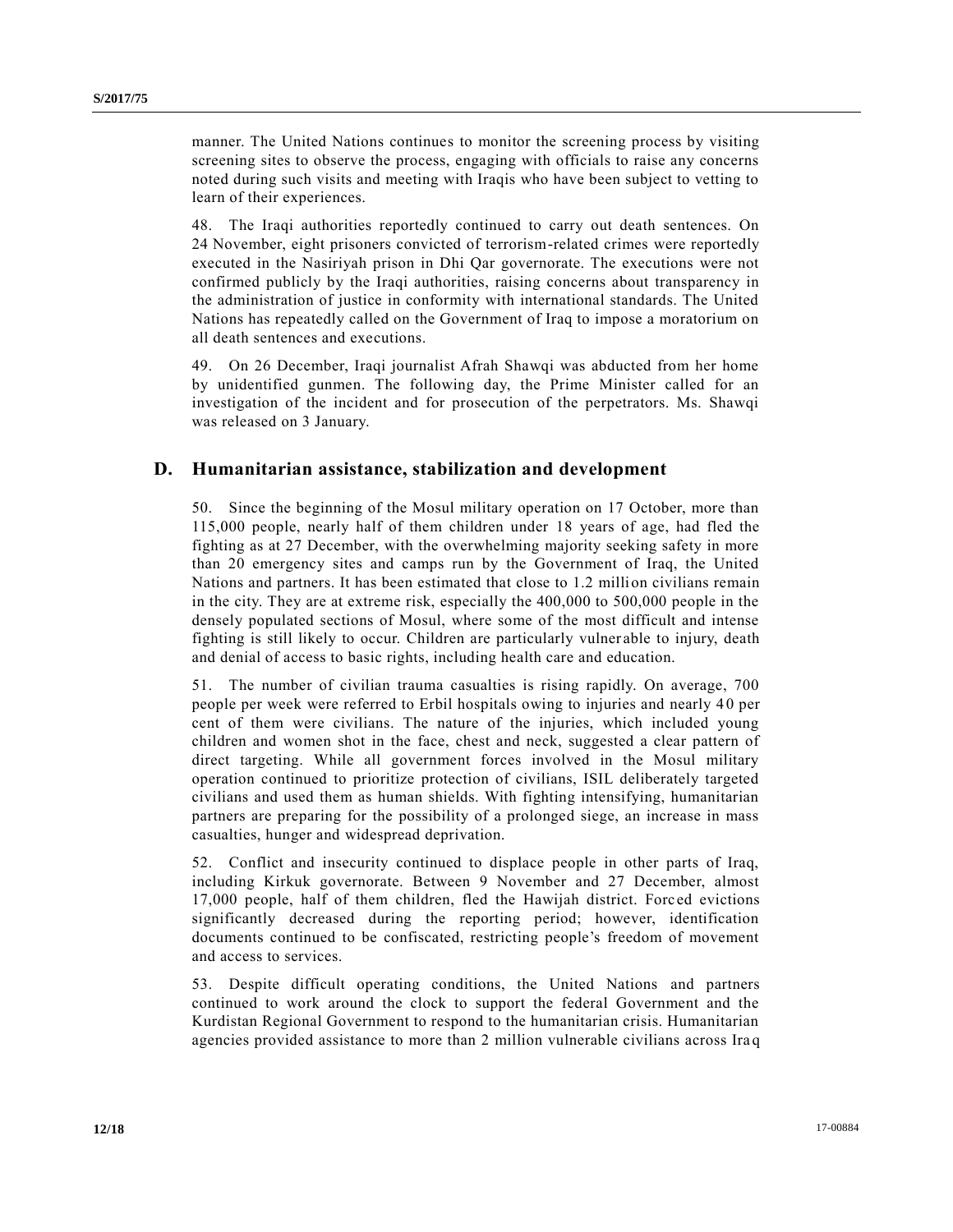each month, including displaced persons, families returning home and people living in host communities. Partners reduced their response times and provided life -saving emergency aid close to the front lines on an almost daily basis.

54. Since the Mosul military operations began, partners have provided emergency packages containing food, water, purification tablets, high energy biscuits and hygiene and dignity items to 356,000 people within 48 hours of their displacement, or, for those who were not displaced, as soon as areas became accessible. By 27 December, more than 83,000 people were living in camps and emergency sites near Mosul, supported by humanitarian partners. Tented schools were open, providing for more than 9,000 newly displaced school-age children, and protection services were provided to 128,000 displaced people, including psychosocial support for 14,000 children.

55. The Mine Action Service of the United Nations and its partners continued to minimize the impact of explosive hazard contamination by surveying and clearing areas and conducting risk awareness. Between 27 October and 27 December, the Service participated in 50 United Nations inter-agency assessment missions and missions led by non-governmental organizations in Sharqat (Salah al-Din governorate) and in Qayyarah and Shurah (both part of Ninawa governorate) to determine appropriate locations for displacement camp sites and to facilitate the distribution of aid.

56. Despite generous donations, major gaps still exist in the humanitarian response. The Mosul flash appeal, launched in July to prepare ahead of the military operations, received \$235 million, or 83 per cent of the \$284 million requested. The 2016 Humanitarian Response Plan received \$676 million, 80 per cent of the \$861 million requirement, to support 7.3 million vulnerable Iraqis. Recognizing the scale of the need for continued humanitarian assistance, partners have prepared a Humanitarian Response Plan for 2017 targeting 5.8 million of the nearly 11 million Iraqis who will require some form of assistance in the year ahead.

57. In a positive development, people continued to return in large numbers to newly liberated areas. More than 1.2 million people have returned to their homes in the last 18 months, including approximately 500,000 people who have returned to Ramadi, Fallujah and Karmah in Anbar governorate. A total of 574,000 have returned to Anbar governorate, 366,000 to Salah al-Din governorate, 193,000 to Diyala governorate and 181,000 to Ninawa governorate.

58. Immediate stabilization support to towns and cities liberated from ISIL continued to expand during the reporting period. The UNDP Funding Facility for Immediate Stabilization is currently operational in 18 liberated towns and districts and has expanded operations in Hadithah, Hit, Rutbah (Anbar governorate), Sharqat (Salah al-Din governorate) and in areas outside Mosul city (Ninawa governorate). More than 320 projects are simultaneously under way in Anbar, Ninawa, Salah al-Din and Diyala governorates aimed at rehabilitating basic grids, putting people to work, helping businesses reopen, boosting government capacity and facilitating community-level reconciliation. The first projects under the expanded stabilization channel of the Funding Facility are expected to start in early 2017. They are aimed at rehabilitating medium-sized public institutions, which generate large numbers of jobs in newly liberated cities, and stabilizing the agricultural, transport and electrical corridors between liberated districts. In preparation for the liberation of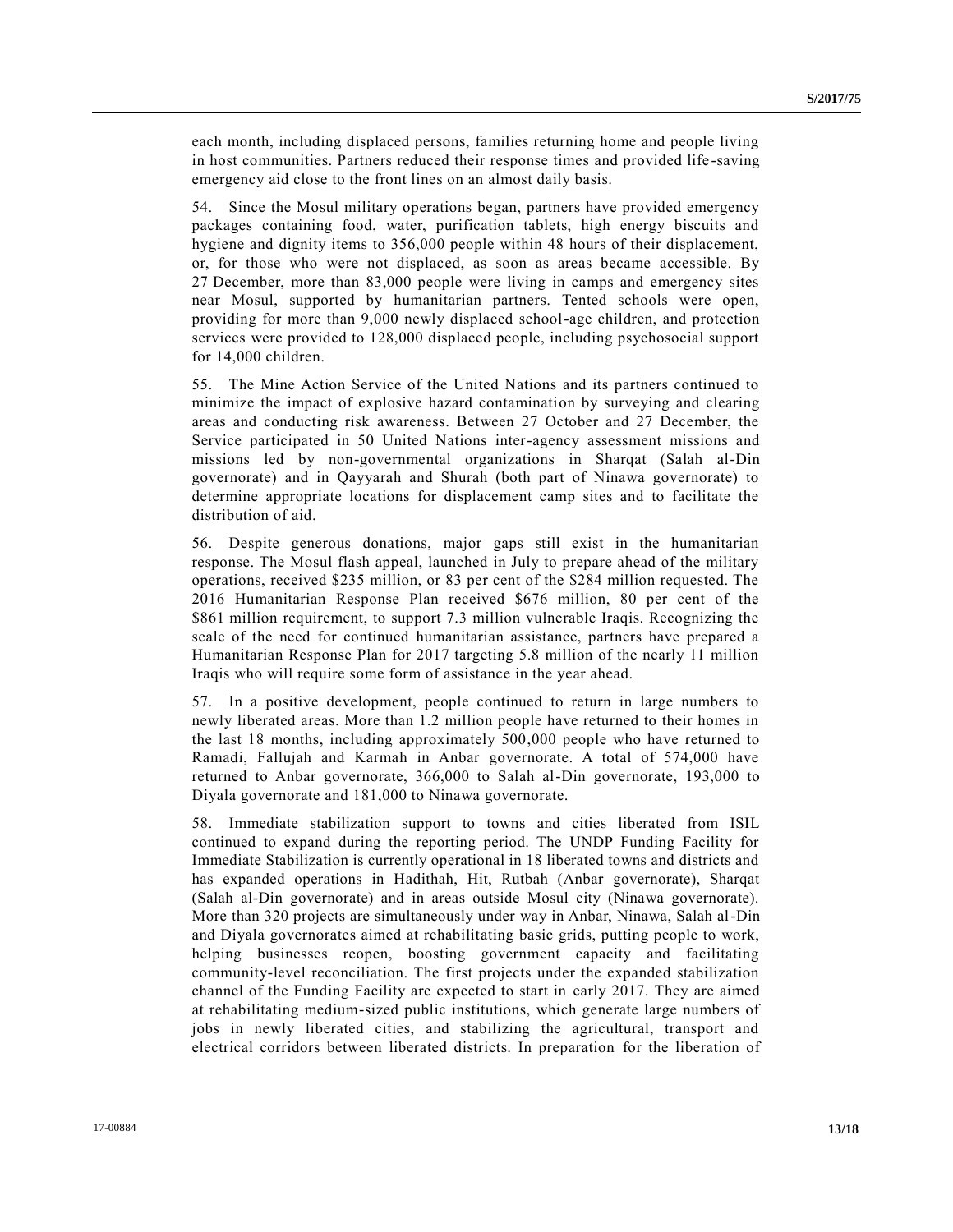Mosul, the Funding Facility is pre-positioning equipment worth \$40 million, including electrical supplies, water treatment equipment and health equipment, and is recruiting teams of planners, engineers and technicians to deploy into each of the city's eight subdistricts as soon as they are liberated. The Food and Agriculture Organization of the United Nations, the United Nations Human Settlements Programme (UN-Habitat) and UNICEF are also working in newly liberated areas, rebuilding agricultural systems, helping destitute families repair damaged homes and supporting education. A number of humanitarian agencies, including the World Food Programme and the Office of the United Nations High Commissioner for Refugees, are assisting returning families. The Mine Action Service has helped to ensure that 10,000 people returning to their homes in Anbar governorate received risk awareness messages in displacement camps and schools.

59. Under the leadership of the office of the Prime Minister, UNDP worked to strengthen the capacity of the Federal Integrity Commission to investigate high profile corruption cases pursuant to the agreement signed with the federal Government in August 2016. These efforts have been part of the Government's overall agenda to combat corruption and reinforce its reform agenda. Intensive investigations are under way on five corruption cases that involve misuse of national assets worth hundreds of millions of dollars. More cases will be investigated in 2017. In addition, an assessment was carried out of the effectiveness of the General Inspector Offices in the prevention of corruption.

60. Discussions are already under way with the Government to revise the United Nations Development Assistance Framework as soon as ISIL is expelled from the country. Working groups on preventing violent extremism, promoting social protection, curbing community-level violence and restoring education and health services will accelerate their work in the first quarter of 2017, with the intention of finalizing a new framework by midyear.

#### **E. Security and operational issues**

61. The United Nations in Iraq continues to work in a high-risk and highly fluid security environment and to implement programmes and activities based on programme criticality. Demands for humanitarian assistance and immediate stabilization continue to increase as more areas are regained from ISIL control. ISIL continues to employ asymmetric attacks against security forces and civilian targets across Iraq, and United Nations programmes and personnel remain at a high risk of collateral damage. A security support cell was activated in Erbil to support humanitarian activities related to the Mosul operations. From 10 November to 23 December, 134 missions were conducted, including 6 at very high and 70 at high residual risk. The United Nations security management system continues to work closely with relevant security agencies to ensure that appropriate security measures remain in place during all missions.

62. The construction of a new integrated compound in Baghdad is ongoing. Over 100 residential accommodations are under construction and expected to be completed by June 2017. In addition, a further 100 accommodation units and 250 office spaces are at the planning stage. Similar efforts are being undertaken in Erbil to support the current humanitarian surge and future requirements.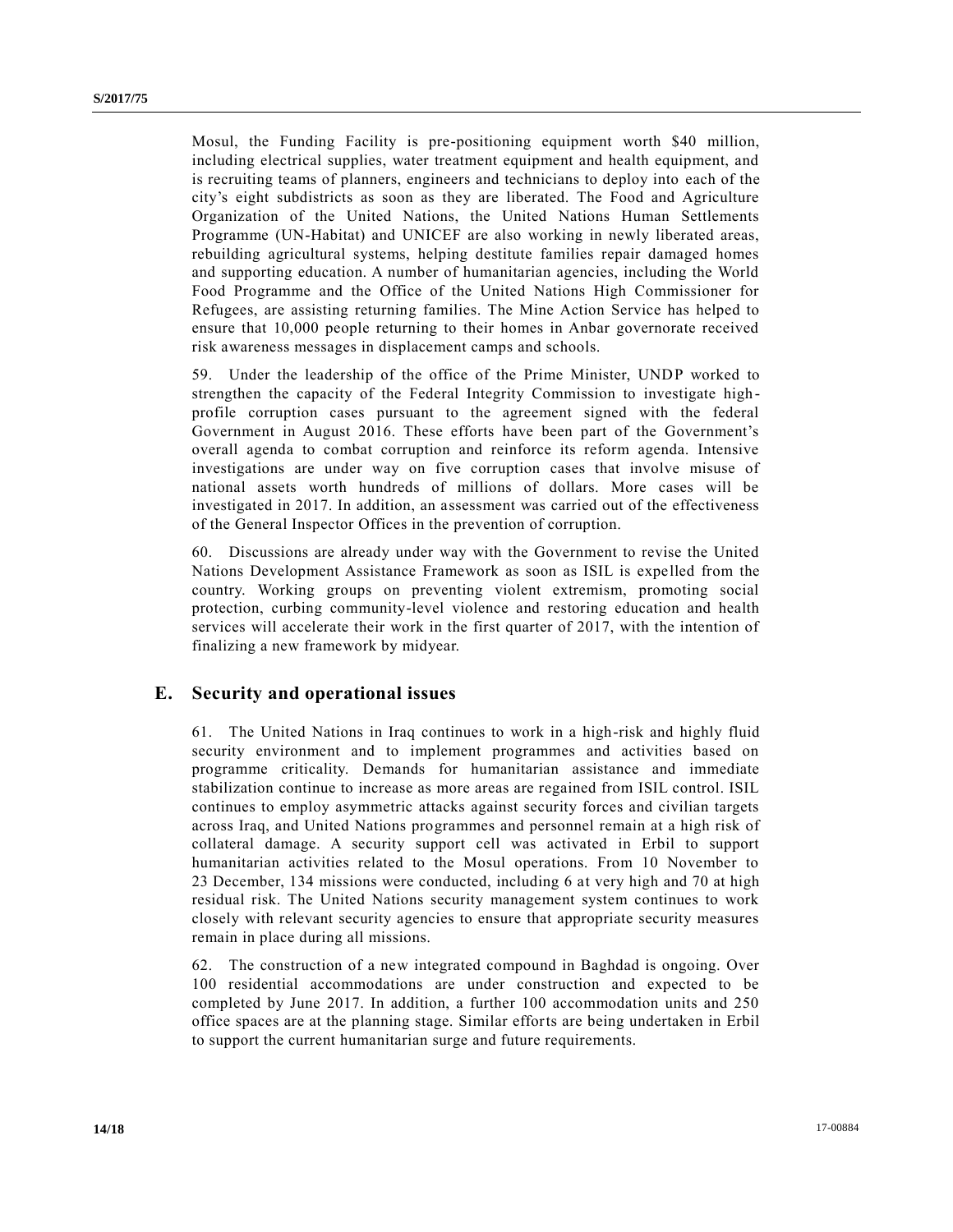### **IV. Observations**

63. Sustainable peace and stability in Iraq can only be achieved through genuine dialogue conducted in a spirit of cooperation, compromise and mutual respect. As I have stated elsewhere, only inclusive political solutions can ensure enduring and sustainable peace and security.

64. I therefore welcome the National Settlement Initiative of the National Alliance, with its stated objective for Iraq to be "a common house for all its people and all components". The initiative has triggered a broad discussion on national settlement within Iraqi political and social circles. Many groups, including the main Iraqi components, civil society and minority communities are preparing similar position papers and initiatives. My Special Representative has commenced broad consultations on a national settlement to foster support for national reconciliation, both inside Iraq and in the region.

65. Peace, stability and prosperity for all Iraqis can only be achieved on the basis of equal rights, opportunities, accountability and justice for all. I encourage leaders of all communities and groups to embrace a spirit of partnership and equality, genuine goodwill and adherence to a give-and-take approach, and to present their views and visions for national reconciliation and work closely with my Special Representative towards this objective. I also urge and welcome the support of countries of the region for national settlement.

66. With progress in the Mosul liberation operation, it is increasingly important to ensure adequate governance and security arrangements for Ninawa, which are vital prerequisites for the peaceful interaction among all components in the governorate and the safe and voluntary return of internally displaced persons to their homes. I take note of and support the Prime Minister's encouragement of the provincial authorities to resume their responsibilities and return to Ninawa governorate to t he extent possible, as well as his commitment to mobilizing and providing all the support necessary from the federal Government.

67. I am pleased with the level of coordination and cooperation between the Iraqi security forces and the Peshmerga, and commend the Prime Minister of Iraq and the President of the Kurdistan region of Iraq for their efforts in this regard. This provides a sound basis for cooperation between Baghdad and Erbil on a range of other political and governance issues, which will be critical during the post-ISIL phase. A long-term joint vision and the ability to put forward durable solutions to outstanding issues would benefit all Iraqi communities. I urge the two leaders to engage in concerted dialogue on outstanding issues, including oil exports and revenue-sharing, as well as on the matters of the disputed internal boundaries and the return of internally displaced persons to their places of origin, in accordance with humanitarian and human rights principles.

68. I am concerned that despite the intensified efforts of political leaders in the Kurdistan region of Iraq, the political impasse has persisted. I welcome President Barzani's political initiative of 20 November, and I reiterate my call on the political leaders of the Kurdistan region of Iraq to engage in dialogue, end the political stalemate expeditiously and normalize the functioning of the Kurdistan Regional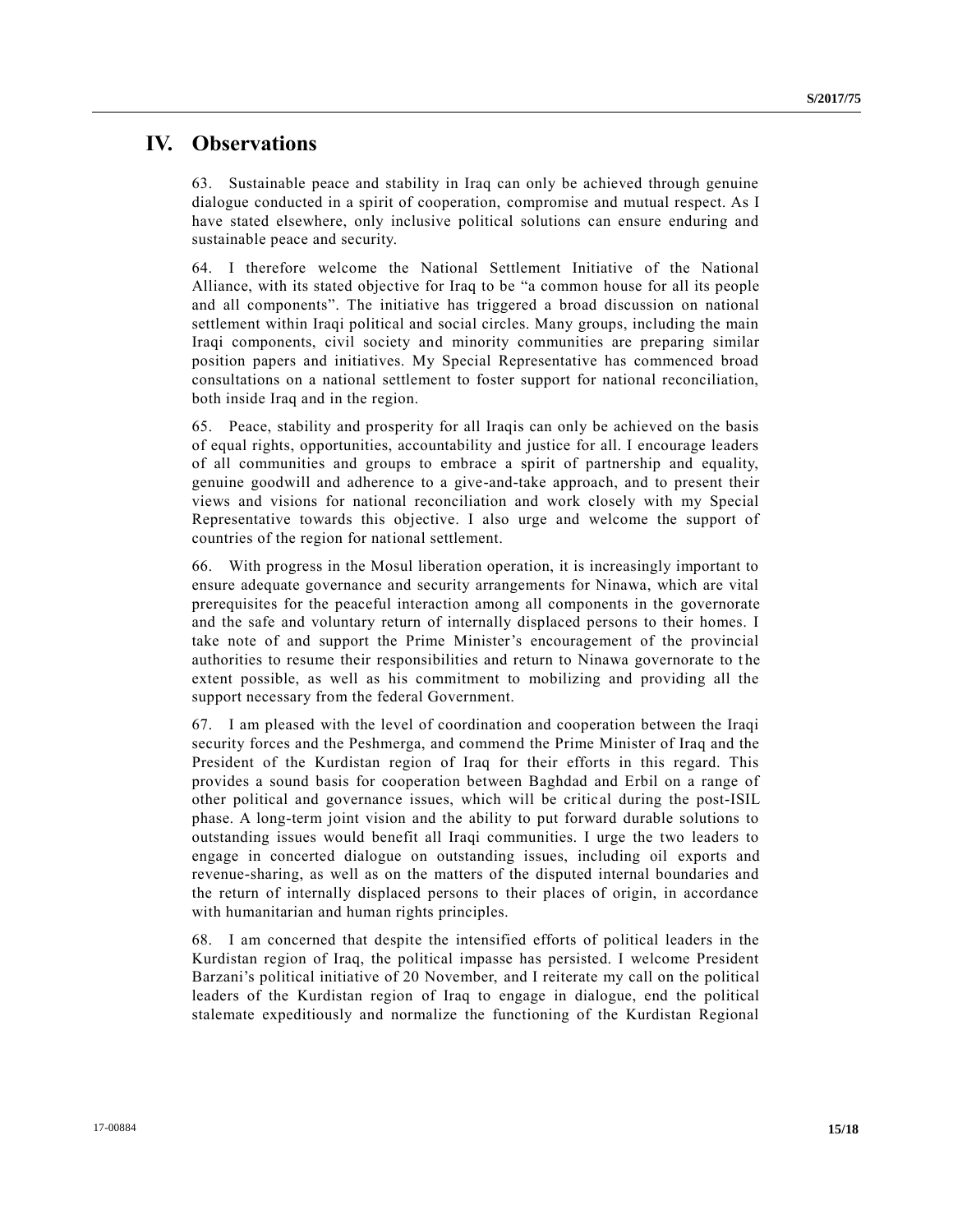Parliament and the Kurdistan Regional Government, to resolve the issue of the Presidency.

69. I am encouraged by the increasingly productive dialogue between the Governments of Iraq and Turkey to identify a mutually acceptable solution regarding the presence of Turkish troops in northern Iraq that fully respects the principles of sovereignty, territorial integrity and non-interference in the internal affairs of Iraq, meets both countries' security concerns and ensures that all activities conducted in Iraq are undertaken in coordination with and with the full agreement of the Government of Iraq.

70. While military operations against ISIL are showing good progress, Iraqi citizens continue to call for better service delivery, fair and equal treatment, and transparent governance devoid of corruption, political patronage and nepotism. Notwithstanding some encouraging steps in this regard, further substantive progress on the Government's reform agenda is required. I urge the political blocs, civil society and other stakeholders to cooperate with the Prime Minister to accelerate this process.

71. I also underscore the importance of women's participation in decision-making spanning the entire spectrum of relevant issues, from stabilization and reconstruction to transition plans and national reconciliation. I urge the Government of Iraq to implement fully the joint communiqué on prevention of and response to conflict-related sexual violence in Iraq.

72. I welcome the progress on the legislative agenda, in particular the timely passage of the 2017 Federal Budget Law. I take note of the adoption of the Popular Mobilization Commission Law, which provides a legal framework for the popular mobilization forces. I urge political blocs to move forward and to reach an understanding on the modalities for implementing the law, with the aim of accommodating the concerns of all sides. I call upon the Government and the Council of Representatives to redouble their efforts to pass outstanding legislation, including the justice and accountability law and the components' rights law.

73. I also take this opportunity to call upon Iraqi leaders to ensure that an appropriate legal and institutional framework for the elections is put in place in a timely manner to facilitate the operational planning of the Independent High Electoral Commission. I urge adherence to the principle of inclusivity and the promotion of women's active participation in politics. The United Nations stands ready to provide any technical assistance required.

74. I commend the Government for the steps it has taken to ensure that the protection of civilians is at the forefront of military planning and in the conduct of anti-ISIL operations. I reiterate my call on the Government and all supporting parties to remain vigilant and to do their utmost to ensure that the rights of civilians are protected during operations. I urge the Government to investigate any reported violations of humanitarian and human rights laws and norms, bring perpetrators to justice and deal with such issues with the transparency necessary to instil confidence that no violation will remain unanswered. I urge all forces involved in the Mosul campaign to observe international human rights standards with regard to detainees suspected of terrorism and support to ISIL, so as to create an atmosphere conducive to social reconciliation in the post-ISIL period. It is also critical that the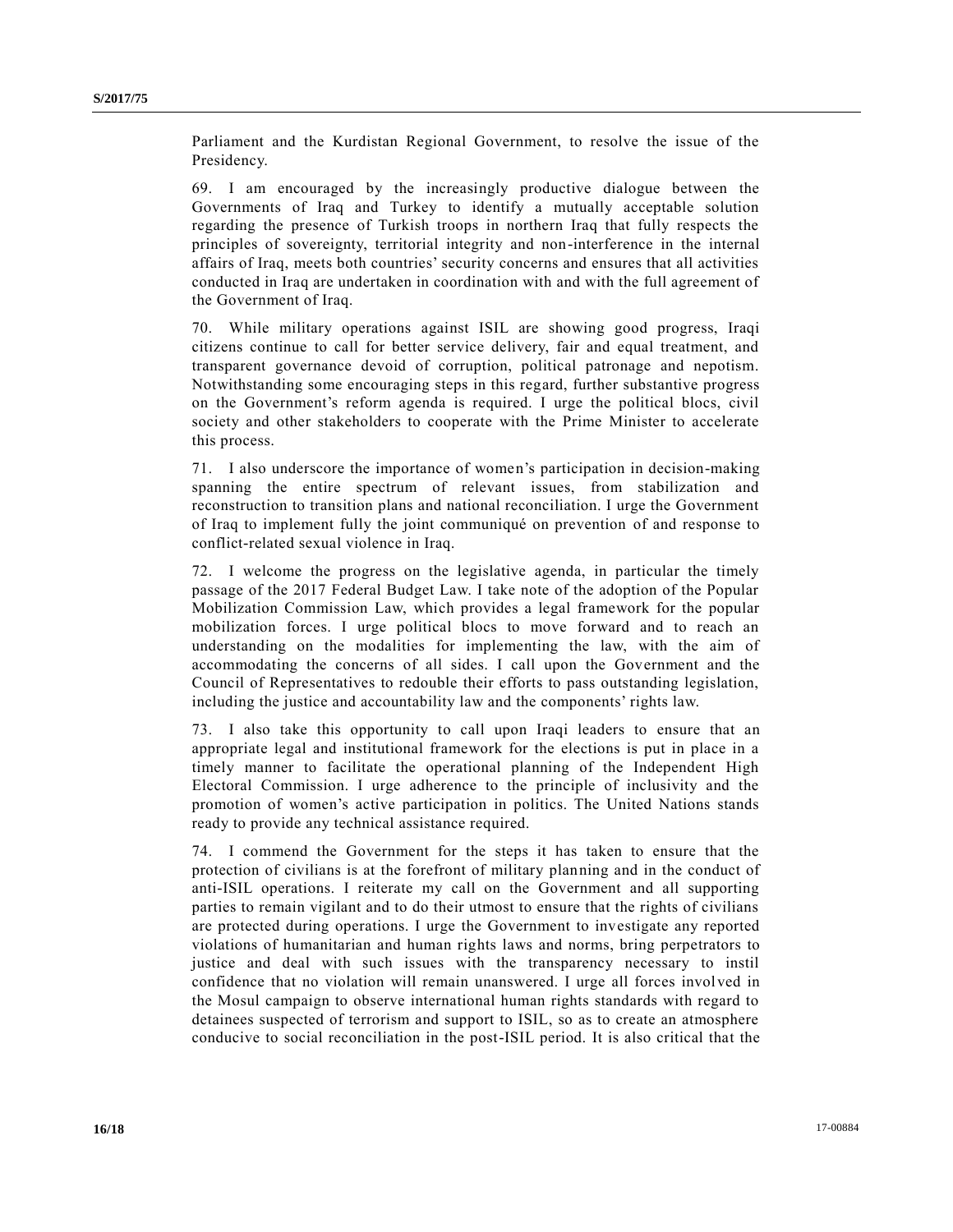international community support the Government's attempts to ensure that any individual committing crimes is properly held to account. Failure to do so will only deepen tensions and prevent long-term community and national reconciliation.

75. I am concerned about the toll that the armed conflict has taken on civilians and the corrosive effect the violence has on a range of fundamental human rights. Women and children, people with disabilities, members of diverse ethnic and religious communities and older persons continue to be severely affected by armed conflict, terrorism and violence. Women, and particularly those who are members of minority ethnic and religious communities, continue to be targeted for crimes by ISIL. There are credible reports of ISIL committing organized, systematic and gross violations of human rights and international humanitarian law by using civilians to shield its fighters or places of strategic interest from attacks by Government forces or to ensure maximum civilian casualties as a result of military operations. I condemn these cowardly actions by ISIL in the strongest possible terms.

76. Iraq also continues to face challenges in terms of access to justice, compliance with due process and fair trials standards, lack of equal access to basic services, and issues relating to respect and protection of the rights of women, children, people with disabilities, diverse ethnic and religious communities and journalists and people of other professions. I emphasize that it is fundamentally important to address the human rights and rule of law issues that are the root causes of ongoing cycles of violence. It will be essential to seek to rebuild trust within and between communities by focusing on common human rights issues, such as access to justice and basic services and formal and informal justice mechanisms that ensure the care and protection of the victims and survivors of human rights violations and abuses, as well as the accountability of the perpetrators of such crimes. It will also be crucial to assist communities devastated by violence by ensuring that all displaced persons can return to their places of origin in dignity and safety and in full compliance with applicable humanitarian standards and providing for programmes that assist in the rebuilding and reconstruction of such communities.

77. I commend donors for their contributions to humanitarian operations, but note with concern that funding levels still fall far short of requirements. The Humanitarian Response Plan in Iraq is one of the most highly prioritized plans for the United Nations; any shortfall forces agencies and partners to cut back on or close life-saving programmes. Many critical operations, including approximately 400 front-line health clinics, had to be closed during 2016 owing to a lack of funding. Given that millions of Iraqi civilians are dependent on humanitarian support, including the more than 1 million estimated to be trapped in Mosul, I call upon Member States to redouble their efforts to generously fund humanitarian programmes throughout the country.

78. I am encouraged by the efforts of the Government, supported by Member States and the United Nations, to facilitate the return of more than 1 million Iraqis to newly liberated areas. I am aware that up to 4 million Iraqis may be displaced from their homes by the end of the conflict and concerned that social reconciliation will be delayed unless communities are rebuilt. Accordingly, I call for the safe, voluntary and dignified return of families and underline the importance of moving beyond immediate stabilization to the full restoration of services, the revitalization of the economy and the formulation of the structural reforms necessary to ensure